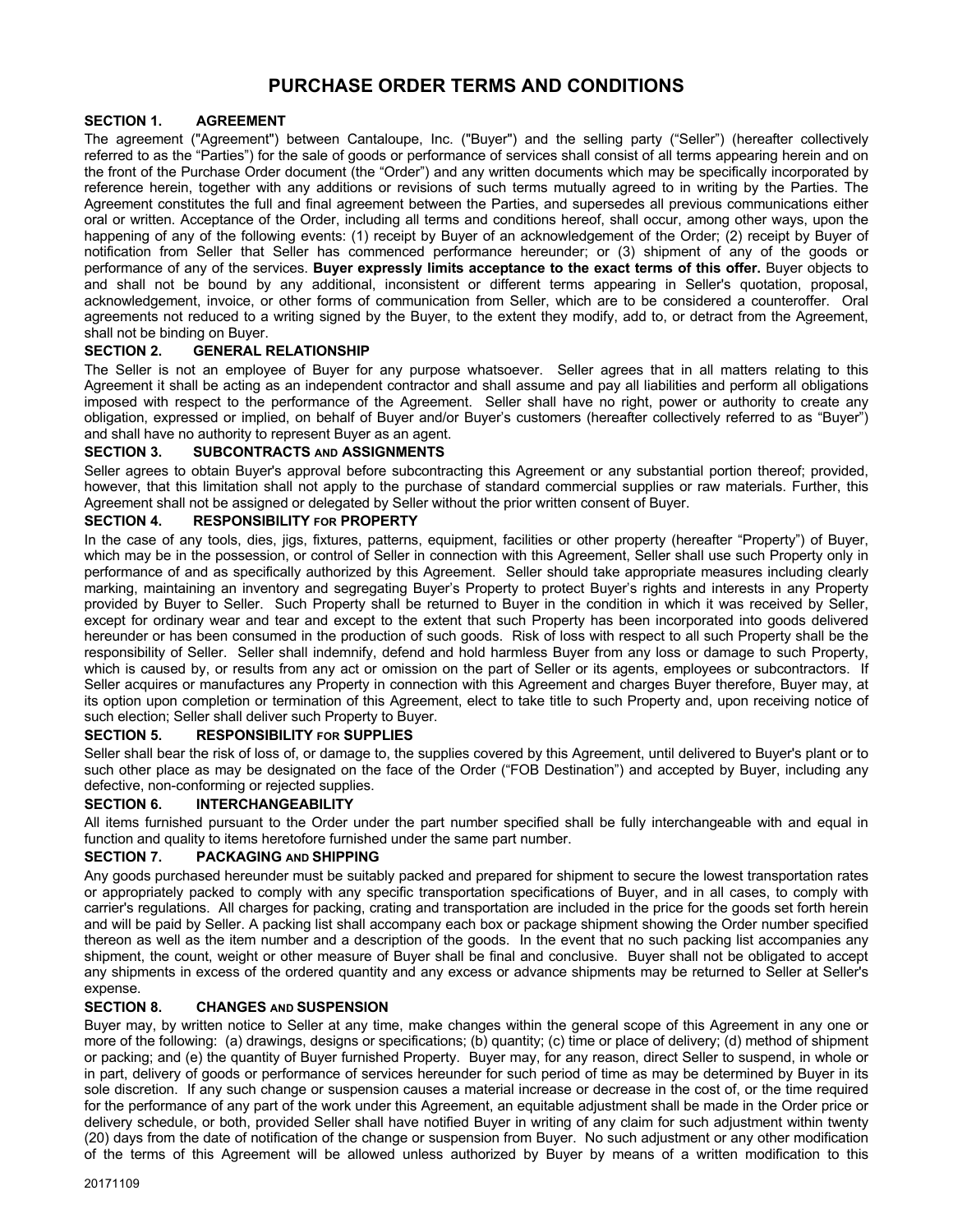Agreement. Seller shall proceed with the work as changed without interruption and without awaiting settlement of any such claim.

### **SECTION 9. NOTICE OF DELAYS**

Whenever the Seller has knowledge that any actual or potential issue, event, or circumstance is delaying or threatens to delay the timely performance of this Agreement, the Seller shall immediately give notice thereof, including all relevant information with respect thereto, to the Buyer.

# **SECTION 10. COMPLIANCE WITH LAWS**

Seller shall comply with the applicable provisions of any federal, state or local law or ordinance and all orders, rules and regulations issued there under.

#### **SECTION 11. DELIVERY**

Time is of the essence in this Agreement. The date specified for delivery or performance is the required delivery date at Buyer's FOB Destination, unless otherwise specifically noted herein. Buyer reserves the right to refuse any goods or services and to cancel all or any part hereof if Seller fails to deliver all or any part of any goods or perform all or any part of any services in accordance with the terms specified herein. If Seller's deliveries will not meet agreed schedules, Buyer may require Seller to ship via a more rapid route or carrier in order to expedite such delivery and any difference in cost caused by such change shall be paid by Seller. Delivery shall not be deemed to be complete until goods have been actually received and accepted by Buyer, notwithstanding delivery to any carrier, or until services have been performed, received and accepted.

#### **SECTION 12. INSPECTION**

All goods supplied and services performed shall be subject to inspection and test by Buyer, its agents and its customers at all reasonable times and places, whether during or after manufacture as to goods, or performance as to services, and notwithstanding the terms of delivery or payment or, as to goods, that title has not yet passed to Buyer or its customers. In the event goods or services are not in accordance with the specifications and instructions of Buyer, Buyer may require prompt correction, repair, replacement or re-performance thereof at Buyer's option and Seller's sole expense. If Seller is unable to accomplish the foregoing, then Buyer may procure such goods or services from another source and charge to Seller's account all costs, expenses and damages associated therewith. After Seller is notified of the foregoing defects or non-conformances, all risk of loss with respect to such goods shall be the responsibility of Seller and Seller shall pay all packing and shipping charges in connection with such defective or non-conforming goods. Buyer's approval of designs furnished by Seller shall not relieve Seller of its obligations hereunder.

#### **SECTION 13. ACCEPTANCE**

Acceptance of any part of the Order shall not bind Buyer to accept future shipments or performance of services nor deprive it of the right to return goods already accepted and shall not be deemed to be a waiver of Buyer's right to cancel or return all or any part of the goods because of failure to conform to this Agreement or by reason of defects, whether latent or patent, or other breach of warranty, or to make any claim for damages, including manufacturing cost or loss of profits, injury to reputation or other special, consequential and incidental damages.

#### **SECTION 14. PAYMENT**

Invoices shall be submitted in duplicate and shall contain the following information: order number, item number, description of articles, sizes, quantities, unit prices and extended totals. Invoices submitted hereunder will be paid Net 45 Days after receipt of proper invoice or acceptance of delivered items by the Buyer, whichever occurs later. Before payment, Buyer may make any adjustments to Seller's invoices to accommodate shortages, late delivery, rejections, or other failure to comply with the requirements of this Agreement. Cash discounts will be taken from the date of final acceptance of delivered items, or the date of acceptable invoice, whichever is later. Payment shall not constitute final acceptance. Buyer may offset against any payment hereunder any amount owed to Buyer by Seller.

#### **SECTION 15. WARRANTY**

Seller represents and warrants that: (1) all goods delivered pursuant hereto will be new, unless otherwise specified, and free from defects in material and workmanship; (2) all goods will conform to applicable specifications, drawings, and standards of quality and performance, and all items will be free from defects in design and suitable for their intended purpose; (3) the goods covered by the Order are fit and safe for consumer use, if so intended; and (4) that any services performed hereunder shall be performed in accordance with the specifications and instructions of Buyer, and with that degree of skill and judgment exercised by recognized professional firms performing services of a similar nature and consistent with best practices in the industry. All representations and warranties of Seller shall run to Buyer. Remedies under this warranty shall include, without limitation, at Buyer's option and at Seller's sole expense, prompt repair, replacement, re-performance, or reimbursement of the purchase price. The foregoing warranties shall survive any delivery, inspection, acceptance or payment by Buyer..

# **SECTION 16. SERVICE LEVEL COMMITMENT**

Seller shall promptly respond to, investigate and resolve any and all claims, inquiries and requests by Buyer related to the compliance with Section 15, warranty of the goods and services covered by thjs Agreement. Seller shall provide on-site support services if Buyer determines in its reasonable discretion that an on-site visit is required to resolve any claim that the goods and services covered by this Agreement do not comply with Section 15. Buyer shall provide Seller's assigned resources with (i) safe access to Buyer's site, (ii) adequate working space, and (iii) access to personnel as reasonably necessary to resolve such non-compliance. If Seller determines that the cause of the problem was not the goods and services covered by this Agreement, Buyer shall reimburse Seller for reasonable lodging and travel expenses of Seller personnel while traveling and at Buyer's site.

#### **SECTION 17. TERMINATION FOR CONVENIENCE**

Buyer may terminate this Agreement, in whole or in part, at any time for any reason whatsoever by giving not less than seven (7) days written notice to the Seller. If this Agreement is so terminated, Buyer shall pay Seller only for that portion of the services actually performed and for documented expenses incurred by Seller and authorized by Buyer prior to the date of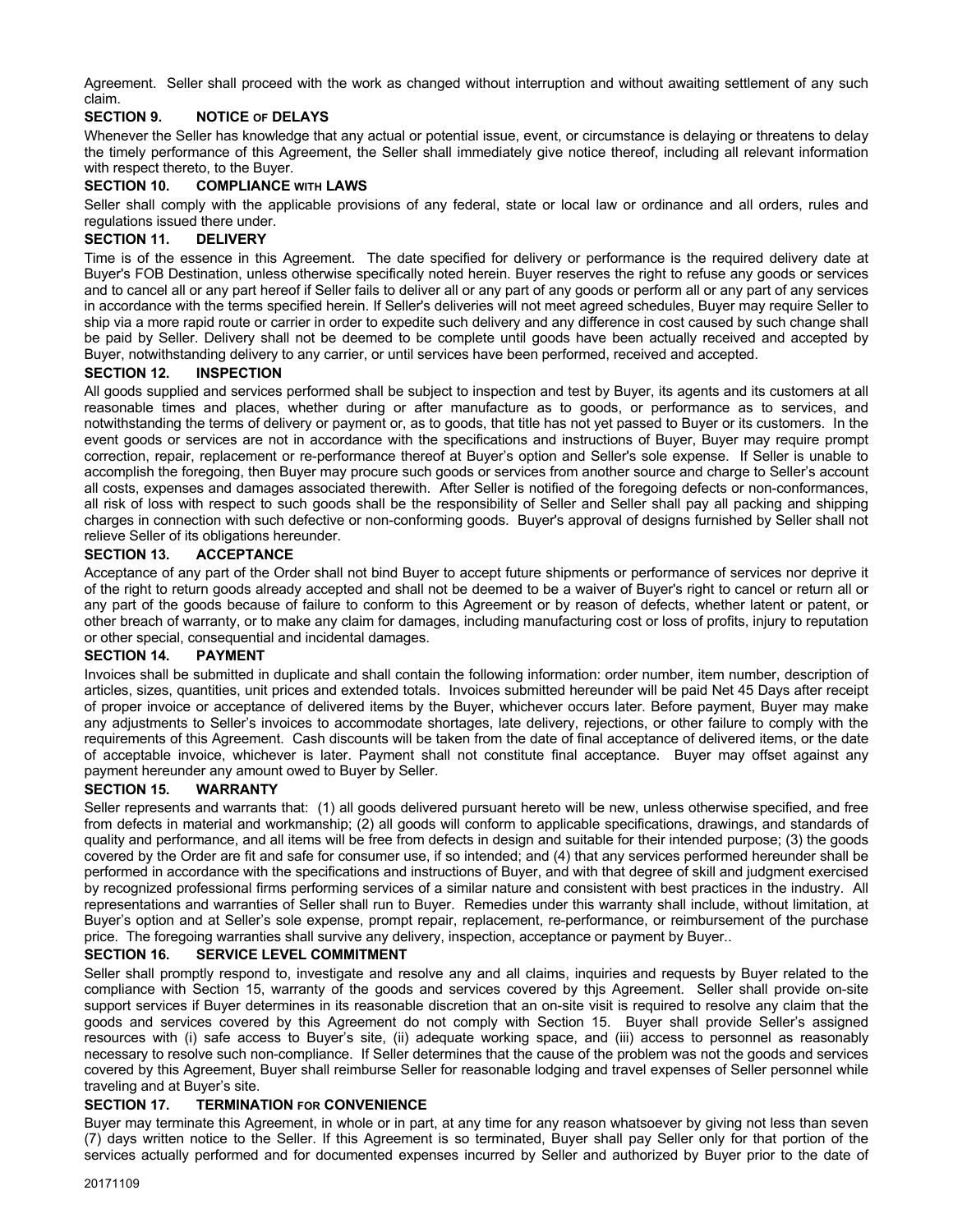termination. Under no circumstance shall Buyer be liable for any other damages whatsoever, including loss of anticipated profit on account of such termination. Notwithstanding any partial termination of services, Seller shall continue to perform and complete any remaining services required.

In the event of strike, slow down, "sick-out", or work stoppage for any reason Buyer shall have the right to immediately terminate this Agreement by written notice to Seller. No further action is required of Buyer.

### **SECTION 18. TERMINATION FOR DEFAULT**

- A. Buyer may, by written notice of default to Seller, terminate the whole or any part of this Agreement in any one of the following circumstances:
	- 1. Seller fails to make delivery of the supplies or to perform the services within the time specified herein or any extension thereof; or
	- 2. Seller fails to perform any of the other provisions of this Agreement or so fails to make progress as to endanger performance of the Order in accordance with its terms, and in either of the circumstances specified in this subpart (a)(ii) does not cure such failure within a period of 10 days (or such longer period as Buyer may authorize in writing) after receipt of notice from the Buyer specifying such failure;
	- 3. Seller becomes insolvent or the subject of proceedings under any law relating to bankruptcy or the relief of debtors or admits in writing its inability to pay its debts as they become due; or
	- 4. Seller fails to provide Buyer, in writing, within a reasonable time after demand by Buyer, adequate assurances of performance by Seller.
- B. If this Agreement is so terminated, Buyer may procure or otherwise obtain, upon such terms and in such manner as Buyer may deem appropriate, supplies or services similar to those terminated. Seller, subject to the exceptions set forth below, shall be liable to Buyer for any excess costs of such similar supplies or services.
- C. Seller shall transfer title and deliver to Buyer, in the manner and to the extent requested in writing by Buyer at or after termination, such complete or partially completed articles, property, materials, parts, tools, dies, patterns, jigs, fixtures, plans, drawings, information and contract rights as Seller has produced or acquired for the performance of the terminated part of this Agreement and Buyer will pay Seller the contract price for completed articles delivered to and accepted by Buyer and the fair value of the other Property of Seller so requested and delivered.
- D. Seller shall continue performance of this Agreement to the extent not terminated. Buyer shall have no obligations to Seller in respect to the terminated part of this Agreement except as herein provided. Buyer's rights as set forth herein shall be in addition to any other rights in case of Seller's default.
- E. Seller shall not be liable for damages resulting from default due to causes beyond Seller's control and without Seller's fault or negligence, provided, however, that if Seller's default is caused by the default of a subcontractor or supplier at any tier, such default must arise out of causes beyond the control of both Seller and subcontractor or supplier, and without the fault or negligence of either of them and, provided further, the supplies or services to be furnished by the subcontractor or supplier were not obtainable from other sources.

# **SECTION 19. TAXES**

The price(s) set forth herein shall include all applicable federal, state and local taxes and duties.

# **SECTION 20. CONFIDENTIALITY AND USE OF BUYER FURNISHED INFORMATION**

- A. Seller agrees that it will keep confidential and not disclose, disseminate or publish the features of any equipment, tools, gauges, patterns, designs, drawings, engineering data, computer programs and software or other technical or proprietary information furnished, loaned or bailed by Buyer hereunder (hereinafter collectively referred to as "Information"), and use such Information only in the performance of this Agreement or, if authorized, other Orders from Buyer and not otherwise, without Buyer's prior written consent. Notwithstanding any other provision herein, Buyer and Seller shall each retain ownership of, and all right, title and interest in and to, their respective pre-existing intellectual property.
- B. All such Information furnished, loaned or bailed by Buyer hereunder, or fabricated, manufactured, purchased, or otherwise acquired by Seller for the performance of this Agreement and specifically charged to Buyer, are the property of Buyer.
- C. Upon completion, expiration or termination of this Agreement, Seller shall return all such Information in good condition, reasonable wear only excepted, together with all spoiled and surplus Information to Buyer, or make such other disposition thereof as may be directed or approved by Buyer. Seller agrees to replace, at its expense, all such Information not so returned. Seller shall make no charge for any storage, maintenance or retention of such Information. Seller shall bear all risk of loss for all such Information in Seller's possession.
- D. Seller also agrees to use any designs or data contained or embodied in such Information in accordance with any restrictive legends placed on such Information by the Buyer or any third party. If Buyer furnishes any material for fabrication hereunder, Seller agrees: (i) not to substitute any other material for such fabrication without Buyer's prior written consent, and (ii) that title to such material shall not be affected by incorporation in or attachment to any other property.

#### **SECTION 21. PATENTS AND DATA**

If any experimental, developmental or research work is performed hereunder, Seller agrees to and hereby does grant to Buyer an irrevocable, non-exclusive, fully transferable, royalty-free license to make, have made, use and sell any invention, improvement or discovery (whether or not patent-able) that Seller conceives or first actually reduces to practice in the performance of the Agreement.

Seller agrees to and hereby does grant to Buyer an irrevocable, non-exclusive, fully transferable, royalty-free license to reproduce, translate, publish, use and disclose, and to authorize others to do so, for any purpose, (i) any copyrighted or copyrightable material delivered or incorporated into any deliverable hereunder; and (ii) all or any part of any deliverable hereunder, including without limitation, any reports, drawings, blueprints, data, software and technical information.

### **SECTION 22. INDEMNIFICATION**

20171109